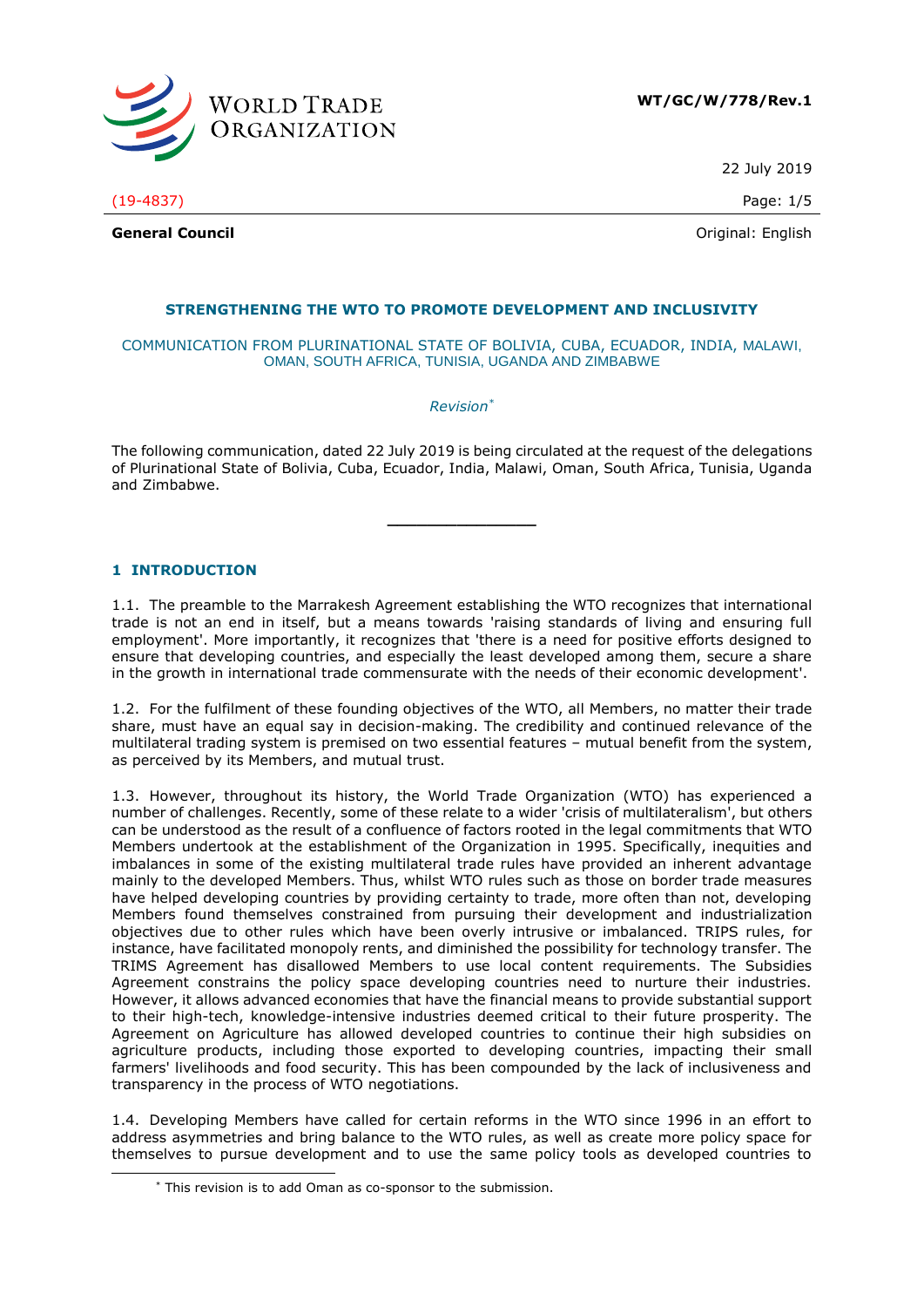industrialize. The reform agenda put forth by developing Members was incorporated into the Doha Development Agenda in 2001. This included the strengthening of Special and Differential Treatment Provisions, Implementation Issues, addressing the existing asymmetries in the WTO Agreements, particularly in Agriculture with a view to facilitating the realization of the SDGs on food security and alleviation of rural poverty. However, increasingly the WTO is moving away from the principles entailed in the Marrakesh Agreement and the negotiations mandate contained in the Doha Development Agenda which sought to place the needs and interests of developing countries at the heart of the Work Programme.

1.5. In recent months, some Members have suggested a broad range of reforms at the WTO including a slate of new rules, even though existing mandates from the DDA remain unaddressed. 'WTO reform' does not mean accepting either inherited inequities or new proposals that would worsen imbalances. Reforms must be premised on the principles of inclusivity and development and respond to the underlying causes of the current backlash against trade and the difficulties that developing Members continue to face *vis-à-vis* their industrialization challenges.

1.6. In addition to these challenges, the WTO is now confronting immediate existential crises: The resort to unilateral measures and the impasse in the Appellate Body (AB). Clearly reform is needed in these areas.

1.7. Through this concept paper, we seek to identify the issues that must be addressed if the WTO is to be strengthened in a balanced manner. A *sine qua non* for strengthening the system is unblocking the vacancies in the Appellate Body. This is an urgent priority since in the absence of a functional, effective and independent mechanism for enforcing rules, negotiating new rules in any area makes no sense.

## **2 PRESERVING CORE PRINCIPLES OF THE MULTILATERAL TRADING SYSTEM**

2.1. Recent actions by some WTO Members indicate a weakening of commitment to the multilateral trading system. Preserving and strengthening the WTO must include:

2.2. First, laws and regulations of WTO Members which mandate unilateral action on trade issues that are inconsistent with WTO rules would need to be amended. This will ensure that WTO Members are not perpetually under threat of unilateral action on trade issues by some Members.

2.3. Second, the following rules in the Marrakesh Agreement are fundamental and must be respected:

- a. Articles II and III on the multilateral functions of the WTO;
- b. Article IX on the continuation of the practice of decision-making by consensus;
- c. Article X when there are amendments (additions or changes) to WTO rules, there must be consensus, followed by ratification by Members. New rules enter into force only when the ratification numbers required have been attained.

2.4. Third, multilateral avenues, based on consensus, remain the most effective means to achieve inclusive development-oriented outcomes. In the post-MC 11 phase, many Members have evinced interest in pursuing outcomes in some areas through joint statement initiatives (JSIs). Provisions governing plurilateral agreements in the Marrakesh Agreement must be adhered to. If they are to be multilateral agreements, the outcomes of these initiatives, by way of new rules, can be introduced into the WTO when there is consensus; and Art. X of the Marrakesh Agreement on amendments must govern any changes or additions to the WTO Agreement. The JSIs should not change the fundamental multilateral architecture of WTO.

2.5. Fourth, there is a need to address the implementation issues (correcting the imbalances in WTO Agreements) as mandated in the Doha Round and also build on the work done so far in negotiations, in accordance with existing mandates as elaborated in Section 4.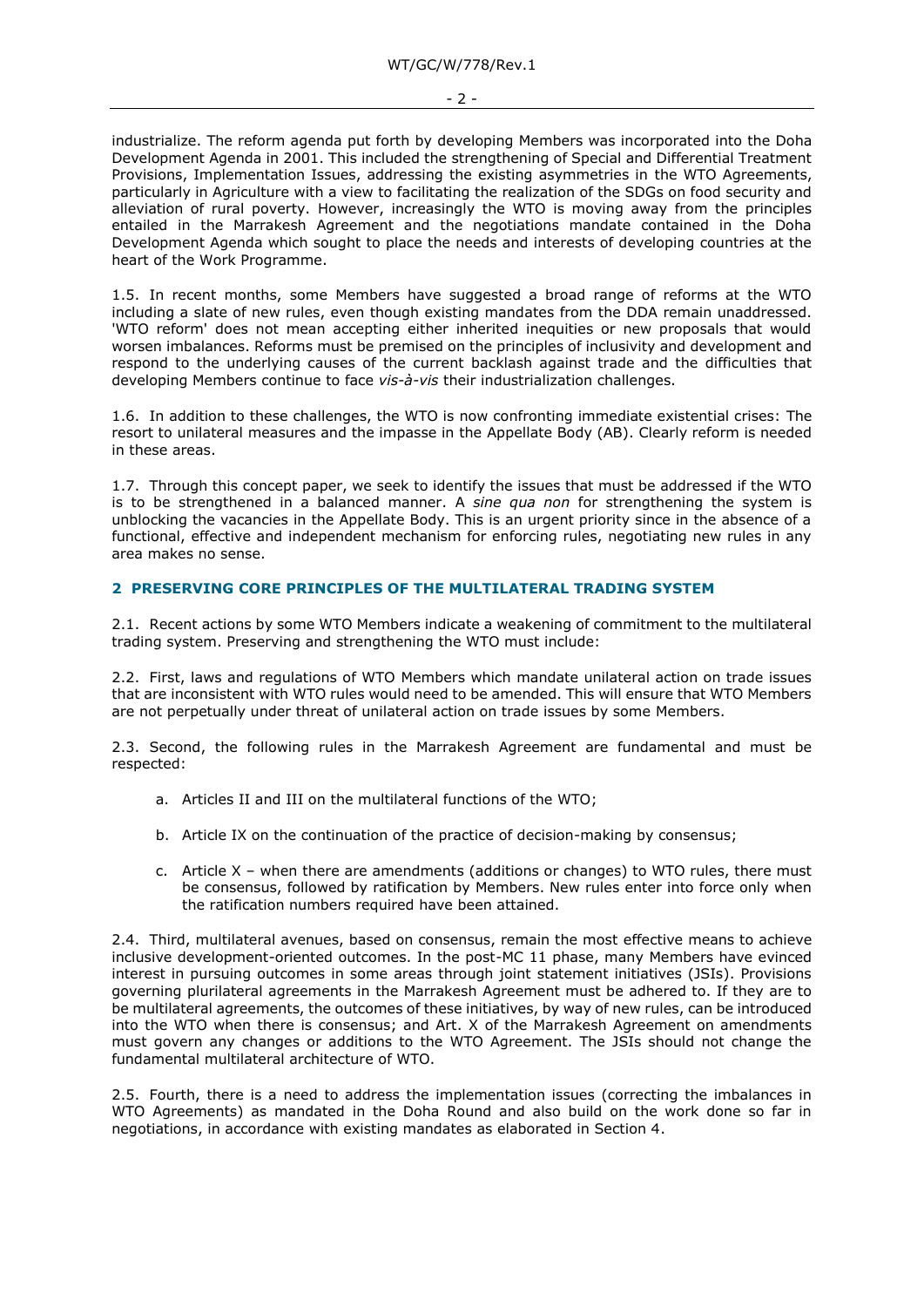#### **3 RESOLVING THE DISPUTE SETTLEMENT ISSUES**

3.1. A functioning, independent and effective dispute settlement system is indispensable for preserving the rights and obligations of all WTO Members and for ensuring that the rules are enforced in a fair and even-handed manner. Without such a system there would be no incentive to negotiate new rules or to undertake reforms. Therefore, resolution of the Appellate Body (AB) impasse needs to precede other reforms.

3.2. As per Articles 17.1 and 17.2 of the DSU, all WTO Members have a collective duty to ensure the maintenance of a standing Appellate Body comprising of seven members. It would be disingenuous to use the pretext of the Appellate Body's alleged digression from the clear mandate of the DSU to justify wilful non-compliance with the same by the Membership.

3.3. Attempts at addressing the crisis in the dispute settlement system must preserve its essential features namely an independent, two-tier dispute settlement system, automaticity in the launch of proceedings and decision-making by the Dispute Settlement Body (DSB) by negative consensus, where provided. Developing Members' concerns about affordability and equitable access to the use of the dispute settlement system are also very important.

### **4 SAFEGUARDING DEVELOPMENT CONCERNS**

4.1. Special and Differential Treatment (S&D) is a treaty-embedded and non-negotiable right for all developing Members. The available data indicates that the gap in the standards of living between developing and developed countries has not narrowed to any significant extent since the establishment of WTO. $1$  This necessitates the preservation and strengthening of the S&D provisions in both current and future WTO agreements, with priority to outstanding LDC issues.

4.2. The multilateral trading system must give policy space for developing Members to fulfil their development goals including industrialization. Developing Members continue to confront many formidable challenges, which underscores the continued relevance of S&DT provisions in their favour. The long-awaited outstanding 'development' issues from the Doha Round continue to be paramount and include:

- Implementation Issues<sup>2</sup> aimed at rebalancing the imbalanced rules from the Uruguay Round such as in the areas of agriculture, TRIMS (Trade Related Investment Measures), TRIPS (Trade Related Intellectual Property Rights), Subsidies Agreement<sup>3</sup> etc.
- Special and Differential Treatment (S&D) strengthening and making effective and operational the S&D provisions in WTO Agreements, in accordance with paragraph 44 of the Doha Declaration.
- Cotton the imbalances in Agriculture Domestic Support due to AMS beyond *de minimis* leading to subsidized exports by some, show up clearly in the area of cotton, where cotton prices have been depressed. This has impacted negatively on rural livelihoods and employment across many developing countries including the C4 Members.
- Public Stockholding (PSH) a permanent solution must be agreed upon and adopted. The General Council Decision of 27 November 2014 (WT/L/939) says that 'If a permanent solution for the issue of PSH is not agreed and adopted by the  $11<sup>th</sup>$  Ministerial Conference, the mechanism… shall continue to be in place until a permanent solution is agreed and adopted'.
- Special Safeguard Mechanism Ministers in Nairobi (MC10, 2015) mandated Members 'To pursue negotiations on an SSM for developing country Members in dedicated sessions of the Committee on Agriculture in Special Session'.

-

<sup>1</sup> See WT/GC/W/765/Rev.2.

 $2$  Developing countries' requests are contained in the Implementation issues agenda or Para. 12 of the Doha Declaration, WT/MIN(01)/DEC/1.

<sup>&</sup>lt;sup>3</sup> See Para. 5.8 of the developing country submission WT/GC/W/765/Rev.2.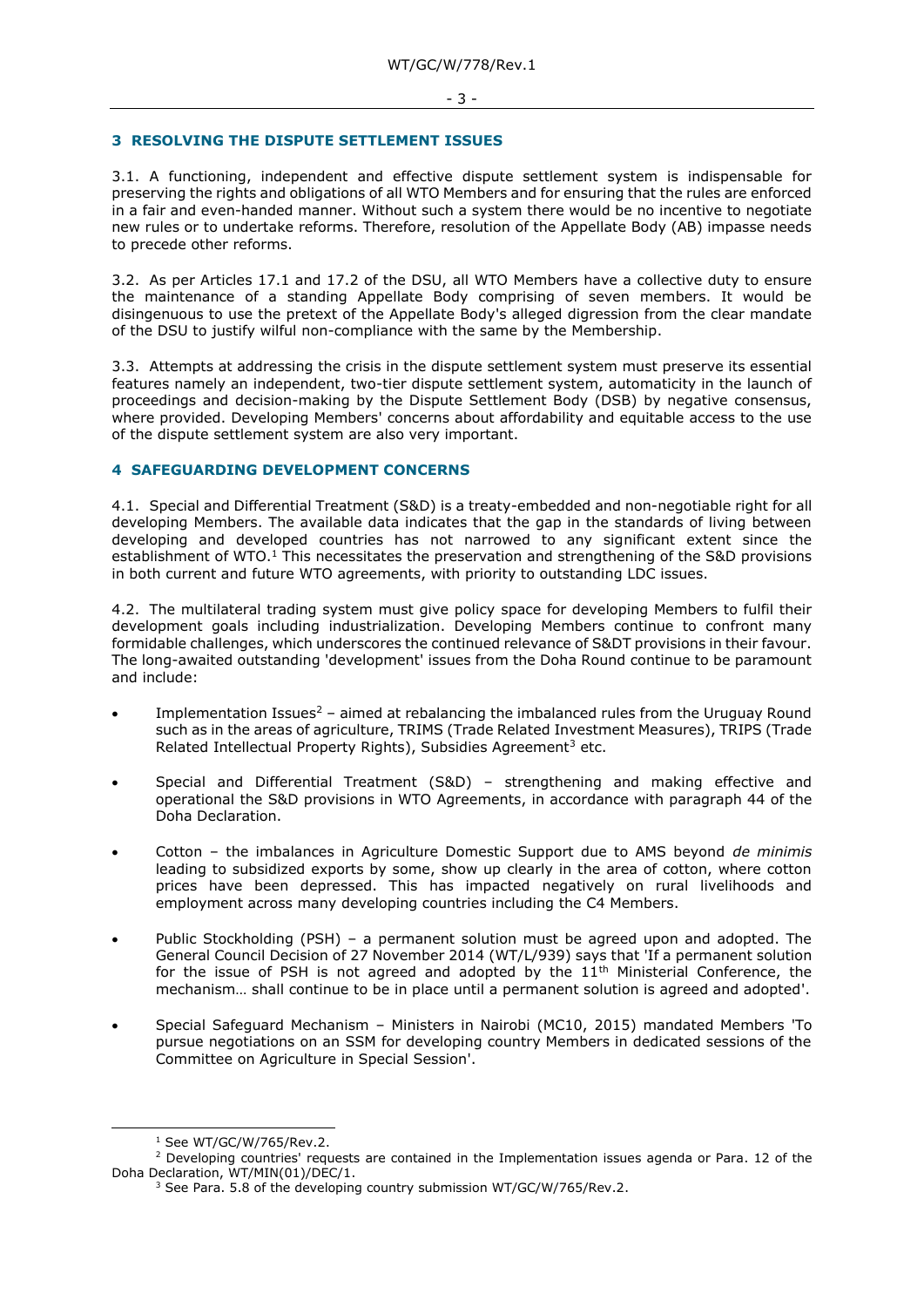$-4 -$ 

• Agriculture Domestic Supports – to rectify the imbalances in the existing rules due to some Members having Aggregate Measures of Support (AMS) entitlements whilst others do not. High per farmer subsidies by OECD countries, with huge flexibility continue to have serious implications on food insecurity and rural poverty in developing countries.<sup>4</sup>

4.3. In addition to the issues mentioned above, work should also continue on the following issues emphasizing the development components and in accordance with existing mandates:

- Fisheries Subsidies in accordance with the Doha, Hong Kong and MC11 Ministerial Declarations. All of these emphasize the importance of S&D in the outcome of these negotiations because of the 'importance of this sector to development priorities, poverty reduction, and livelihood and food security concerns.<sup>5</sup> SDG 14.6 also reinforces S&D.
- Discussions under the 1998 E-Commerce Work Programme in the relevant WTO bodies.<sup>6</sup>

4.4. Another issue that must be addressed in any reform process relates to the alleged theft of traditional knowledge that is held, preserved and developed by traditional communities/indigenous people. The rules of the multilateral trading system must also support developing countries in building their technological capacities, and their access to affordable medicines and medical technologies.

4.5. The SDGs articulate important development challenges still confronting developing countries, including overcoming poverty and hunger. WTO rules must be supportive, rather than a constraint to these efforts.

## **5 TRANSPARENCY AND NOTIFICATIONS**

-

5.1. Developing countries face challenges in complying with all their notification obligations due to human resource and institutional capacity constraints. Any non-compliance is not willful. Treaty obligations must be performed in good faith. Yet despite the best of intentions, the ability to fulfill all notification obligations inevitably depends on capacities that are commensurate with a Member's level of development and resources available. In light of these difficulties, we do not agree to additional transparency obligations. Any work in this area must be in the provision of capacity building to developing countries. Developed Members should also lead by example in submitting comprehensive, timely and accurate notifications.

5.2. Some Members have found innovative ways to undermine their WTO commitments, or not implement the spirit of those commitments. If the discussion on Transparency goes beyond addressing capacity issues, the first step must tackle the undermining of WTO commitments through:

- Regular notification of entry-related measures affecting existing Mode 4 commitments of Members;
- Article 66.2 of the TRIPS Agreement. Developed countries have a legal obligation in the area of technology transfer towards LDCs. More transparency would be supportive of LDCs' efforts to build a viable technological base;
- Disclosure of origin of traditional knowledge and genetic resources in patent applications;
- Transparency in tariffs non-ad valorem tariffs should be notified in ad valorem terms or converted to ad valorem tariffs.
- 5.3. Transparency must also permeate the entire functioning of the WTO including:

<sup>4</sup> See Graph 5 of WT/GC/W/765/Rev.2 for a comparison of agriculture subsidies between some developed and developing Members.

<sup>&</sup>lt;sup>5</sup> WT/MIN(05)/DEC 2005 'Hong Kong Ministerial Declaration', Annex D para. 9.

<sup>6</sup> WT/L/274 1998 'Work Programme on Electronic Commerce' adopted by the General Council on 25 September 1998.